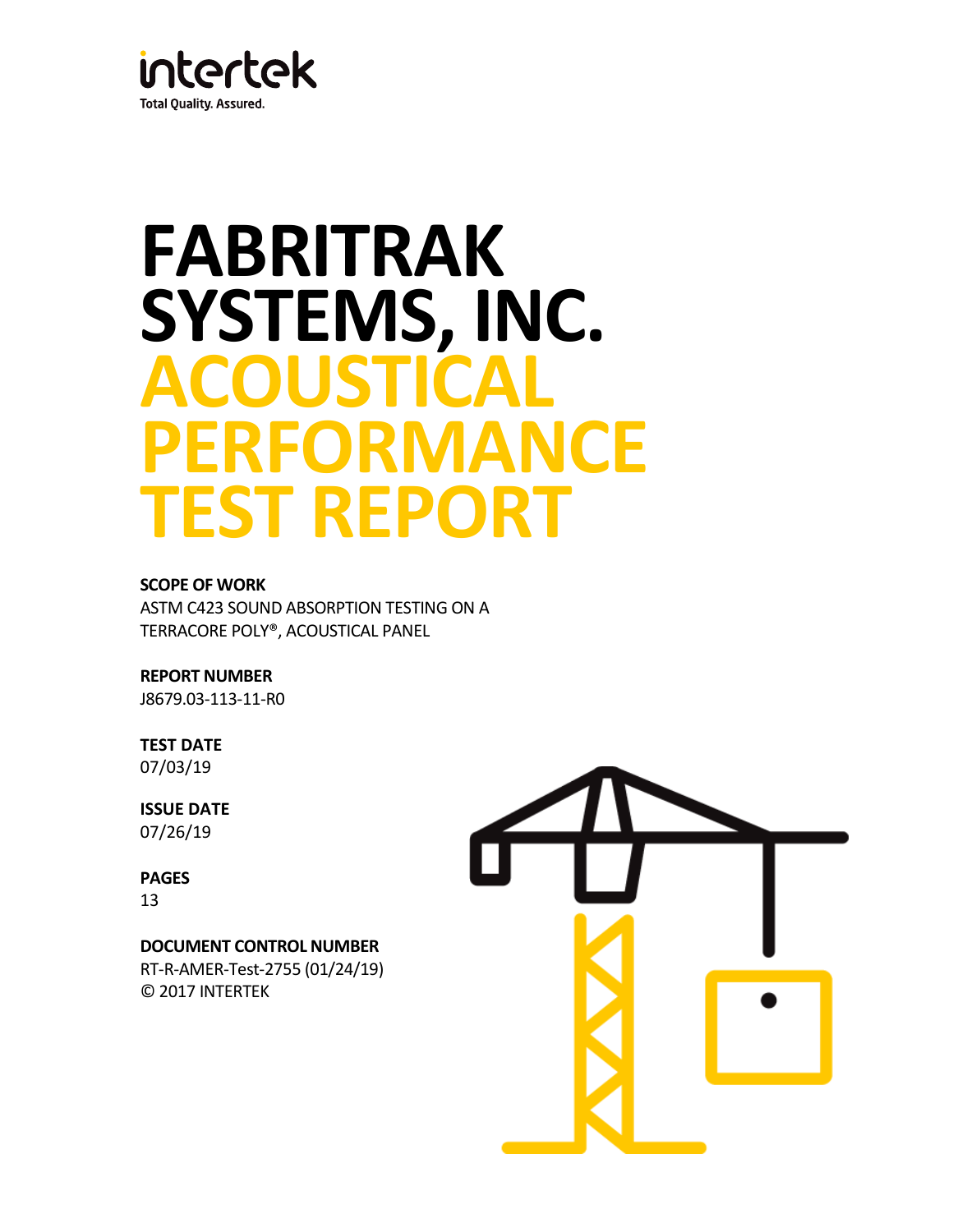

130 Derry Court York, Pennsylvania 17406

Telephone: 717-764-7700 Facsimile: 717-764-4129 [www.intertek.com/building](http://www.intertek.com/building)

## **TEST REPORT FOR FABRITRAK SYSTEMS, INC.**

Report No.: J8679.03-113-11-R0 Date: 07/26/19

#### **REPORT ISSUED TO**

**FABRITRAK SYSTEMS, INC.** 111 West Park Drive Mount Laurel, New Jersey 08054

#### **SECTION 1**

**SCOPE**

Intertek Building & Construction (B&C) was contracted by FabriTrak Systems, Inc. to perform a sound absorption test. Results obtained are tested values and were secured by using the designated test methods. The complete test data is included herein. The client provided the test specimen. All measurements were conducted in the HT test chambers at Intertek B&C located in York, Pennsylvania.

This report does not constitute certification of this product nor an opinion or endorsement by this laboratory. Intertek B&C will service this report for the entire test record retention period. The test record retention period ends four years after the test date. Test records, such as detailed drawings, datasheets, representative samples of test specimens, or other pertinent project documentation, will be retained for the entire test record retention period.



This report is for the exclusive use of Intertek's Client and is provided pursuant to the agreement between Intertek and its Client. Intertek's responsibility and liability are limited to the terms and conditions of the agreement. Intertek assumes no liability to any party, other than to the Client in accordance with the agreement, for any loss, expense or damage occasioned by the use of this report. Only the Client is authorized to permit copying or distribution of this report and then only in its entirety. Any use of the Intertek name or one of its marks for the sale or advertisement of the tested material, product or service must first be approved in writing by Intertek. The observations and test results in this report are relevant only to the sample(s) tested. This report by itself does not imply that the material, product, or service is or has ever been under an Intertek certification program.

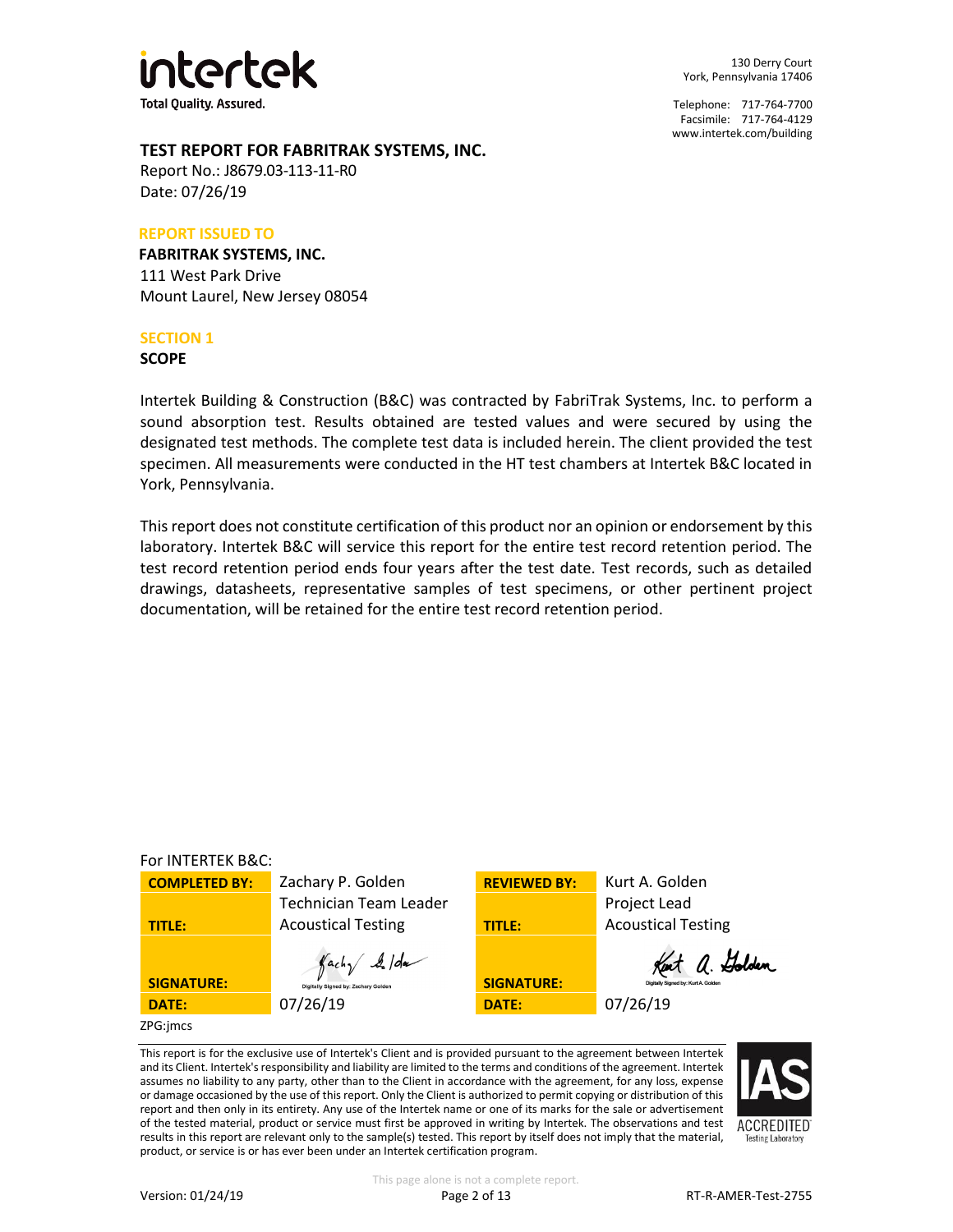

## **TEST REPORT FOR FABRITRAK SYSTEMS, INC.**

Report No.: J8679.03-113-11-R0 Date: 07/26/19

#### **SECTION 2**

#### **SUMMARY OF TEST RESULTS**

| <b>SERIES/MODEL</b>                    |      | TerraCore Poly <sup>®</sup>          |                                                                                                 |             |      |      |  |            |
|----------------------------------------|------|--------------------------------------|-------------------------------------------------------------------------------------------------|-------------|------|------|--|------------|
| <b>SAMPLE TYPE</b><br>Acoustical panel |      |                                      |                                                                                                 |             |      |      |  |            |
| <b>MOUNTING TYPE</b>                   |      | Α                                    |                                                                                                 |             |      |      |  |            |
| <b>DATA FILE</b>                       |      |                                      | 1/3 OCTAVE SOUND ABSORPTION COEFFICIENTS AT THE<br><b>OCTAVE BAND FREQUENCIES</b><br><b>NRC</b> |             |      |      |  | <b>SAA</b> |
| NO.                                    | 125  | 250                                  | 500                                                                                             | <b>1000</b> | 2000 | 4000 |  |            |
| J8679.02A                              | 0.23 | 0.99<br>0.96<br>1.03<br>1.02<br>0.61 |                                                                                                 |             |      |      |  | 0.90       |

| <b>SERIES/MODEL</b>                    |      | TerraCore Poly <sup>®</sup> |                                                                                                 |             |      |      |  |            |
|----------------------------------------|------|-----------------------------|-------------------------------------------------------------------------------------------------|-------------|------|------|--|------------|
| Acoustical panel<br><b>SAMPLE TYPE</b> |      |                             |                                                                                                 |             |      |      |  |            |
| <b>MOUNTING TYPE</b>                   |      | E-400                       |                                                                                                 |             |      |      |  |            |
| <b>DATA FILE</b>                       |      |                             | 1/3 OCTAVE SOUND ABSORPTION COEFFICIENTS AT THE<br><b>OCTAVE BAND FREQUENCIES</b><br><b>NRC</b> |             |      |      |  | <b>SAA</b> |
| NO.                                    | 125  | 250                         | 500                                                                                             | <b>1000</b> | 2000 | 4000 |  |            |
| J8679.02B                              | 0.87 | 1.07                        | 0.92                                                                                            | 1.03        | 1.00 | 1.03 |  |            |

## **SECTION 3**

## **TEST METHODS**

The specimens were evaluated in accordance with the following:

**ASTM C423-17**, *Standard Test Method for Sound Absorption and Sound Absorption Coefficients by the Reverberation Room Method*

**ASTM E795-16**, *Standard Practices for Mounting Test Specimens During Sound Absorption Tests*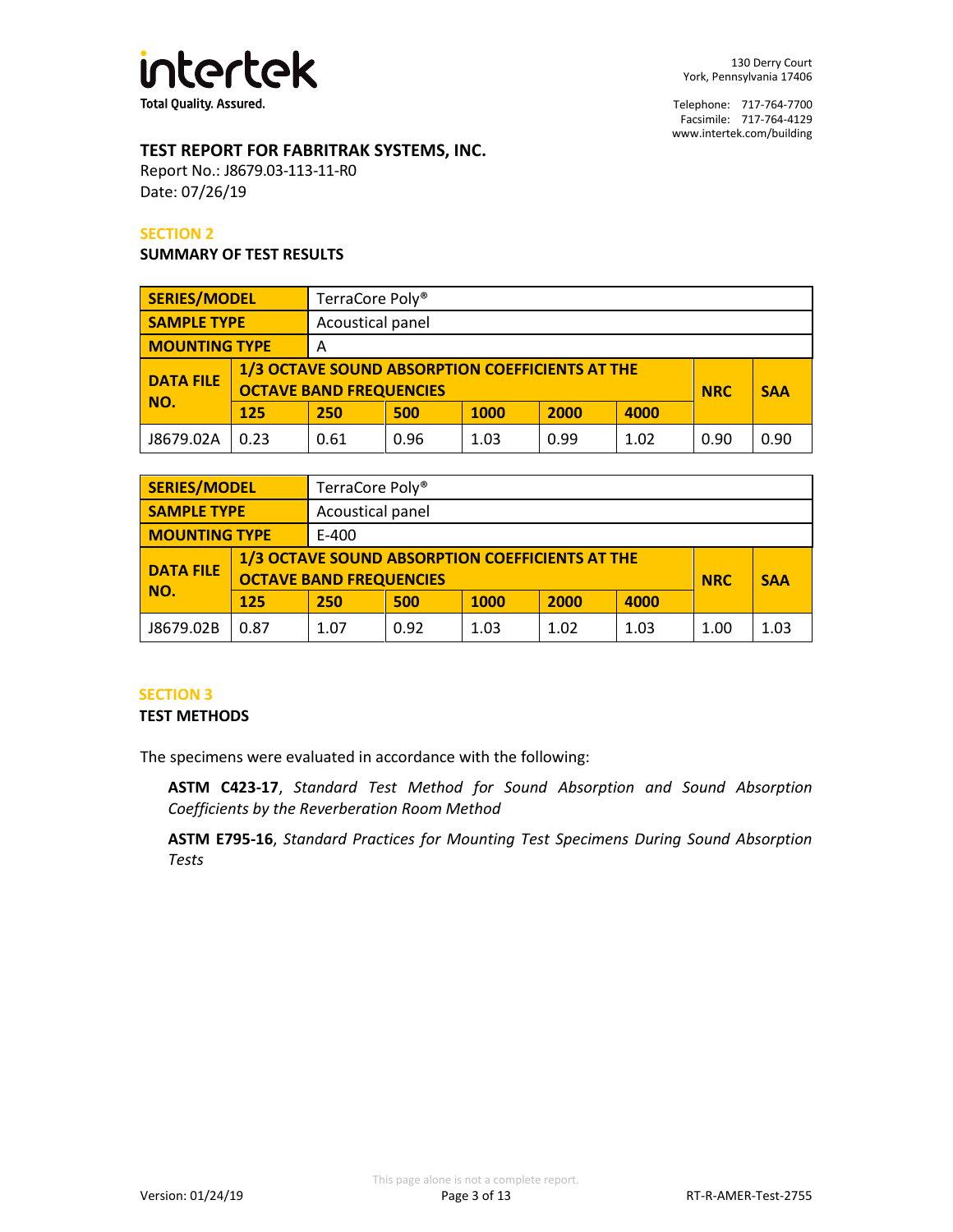

## **TEST REPORT FOR FABRITRAK SYSTEMS, INC.**

Report No.: J8679.03-113-11-R0 Date: 07/26/19

#### **SECTION 4**

**SPECIMEN MOUNTING**

#### **OPTION J8679.02A**

For the Type A mounting, the test specimen was placed directly against the floor of the reverberation room with the absorptive side facing the sound field. The perimeter of the specimen was sealed to the floor with plywood and duct tape.

#### **OPTION J8679.02B**

For the Type E-400 mounting, the specimen was placed on the Type E test assembly so that the absorptive face of specimen was suspended 400 mm above the floor of the reverberation room. The perimeter of the specimen was sealed to the test assembly with duct tape. The perimeter of the test assembly was sealed to the floor with duct tape.

## **SECTION 5**

#### **EQUIPMENT**

The equipment listed below meets the requirements of the test methods stated in Section 3 of this report.

| <b>INSTRUMENT</b>                       | <b>MANUFACTURER</b>      | <b>MODEL</b>    | <b>DESCRIPTION</b>           | <b>ASSET#</b> | <b>CAL</b><br><b>DATE</b> |
|-----------------------------------------|--------------------------|-----------------|------------------------------|---------------|---------------------------|
| Data Acquisition Card                   | National Instruments     | <b>PXI-4462</b> | Data Acquisition Card        | 65125*        | 05/18                     |
| Data Acquisition Card                   | National Instruments     | <b>PXI-4462</b> | Data Acquisition Card        | 65126*        | 05/18                     |
| Data Acquisition Card                   | National Instruments     | <b>PXI-4462</b> | Data Acquisition Card        | 63763-3*      | 04/18                     |
| Receive Room Microphone                 | <b>IPBC Piezotronics</b> | 378B20          | Microphone and Preamplifier  | 64907         | 12/18                     |
| Receive Room Microphone                 | <b>PCB Piezotronics</b>  | 378B20          | Microphone and Preamplifier  | 64908         | 12/18                     |
| Receive Room Microphone                 | IPCB Piezotronics        | 378B20          | Microphone and Preamplifier  | 64909         | 12/18                     |
| Receive Room Microphone                 | IPCB Piezotronics        | 378B20          | Microphone and Preamplifier  | 64910         | 12/18                     |
| Receive Room Microphone                 | <b>PCB Piezotronics</b>  | 378B20          | Microphone and Preamplifier  | 64911         | 01/19                     |
| Receive Room<br>Environmental Indicator | Comet                    | T7510           | Receive Room                 | 64915         | 01/19                     |
| Microphone Calibrator                   | Norsonic                 | 1251            | <b>Acoustical Calibrator</b> | Y002919       | 04/19                     |

*\*- Note: The calibration frequency for this equipment is every two years per the manufacturer's recommendation.*

#### **TEST CHAMBER**

|                     | <b>VOLUME</b>     | <b>IDESCRIPTION</b>                    |
|---------------------|-------------------|----------------------------------------|
| <b>RECEIVE ROOM</b> | $234 \text{ m}^3$ | Rotating vane and stationary diffusers |
|                     |                   | Temperature and humidity controlled    |
|                     |                   | Isolation pads under the floor         |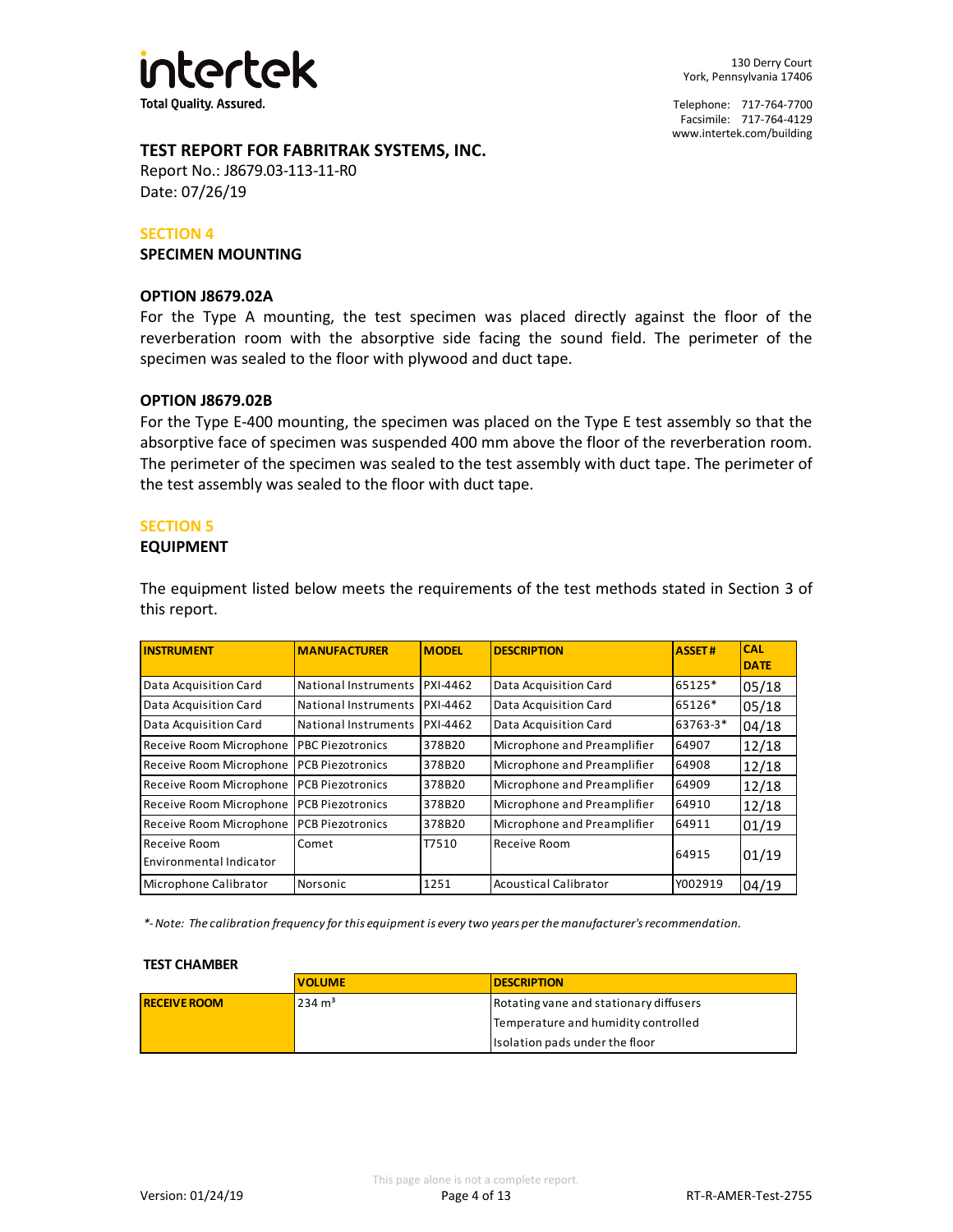

## **TEST REPORT FOR FABRITRAK SYSTEMS, INC.**

Report No.: J8679.03-113-11-R0 Date: 07/26/19

#### **SECTION 6**

#### **LIST OF OFFICIAL OBSERVERS**

| <b>NAME</b>       | <b>COMPANY</b> |
|-------------------|----------------|
| Zachary P. Golden | Intertek B&C   |

#### **SECTION 7**

#### **TEST PROCEDURE**

The sensitivity of the microphones was checked before measurements were conducted. Empty room sound absorption measurements were conducted before the specimen was installed. Full room sound absorption measurements were conducted after the specimen was installed.

For the empty and full room measurements, ten decay measurements were conducted at each of the five microphone positions. Data was obtained at 1/3 octave band frequencies ranging from 80 to 5000 hertz. The air temperature and relative humidity conditions were monitored and recorded during the measurements.

Intertek B&C will store samples of test specimens for four years. **SECTION 8 TEST CALCULATIONS**

The Sound Absorption Coefficient is the full room absorption minus the empty room absorption divided by the area of the sample in  $m^2$ . The Sound Absorption Coefficient is dimensionless.

The Noise Reduction Coefficient (NRC) rating is the arithmetic average of the sound absorption coefficients at 250, 500, 1000 and 2000 hertz. The average is rounded to the nearest multiple of 0.05.

The Sound Absorption Average (SAA) rating is the arithmetic average of the sound absorption coefficients at the frequencies ranging from 200 to 2500 hertz. The average is rounded to the nearest multiple of 0.01.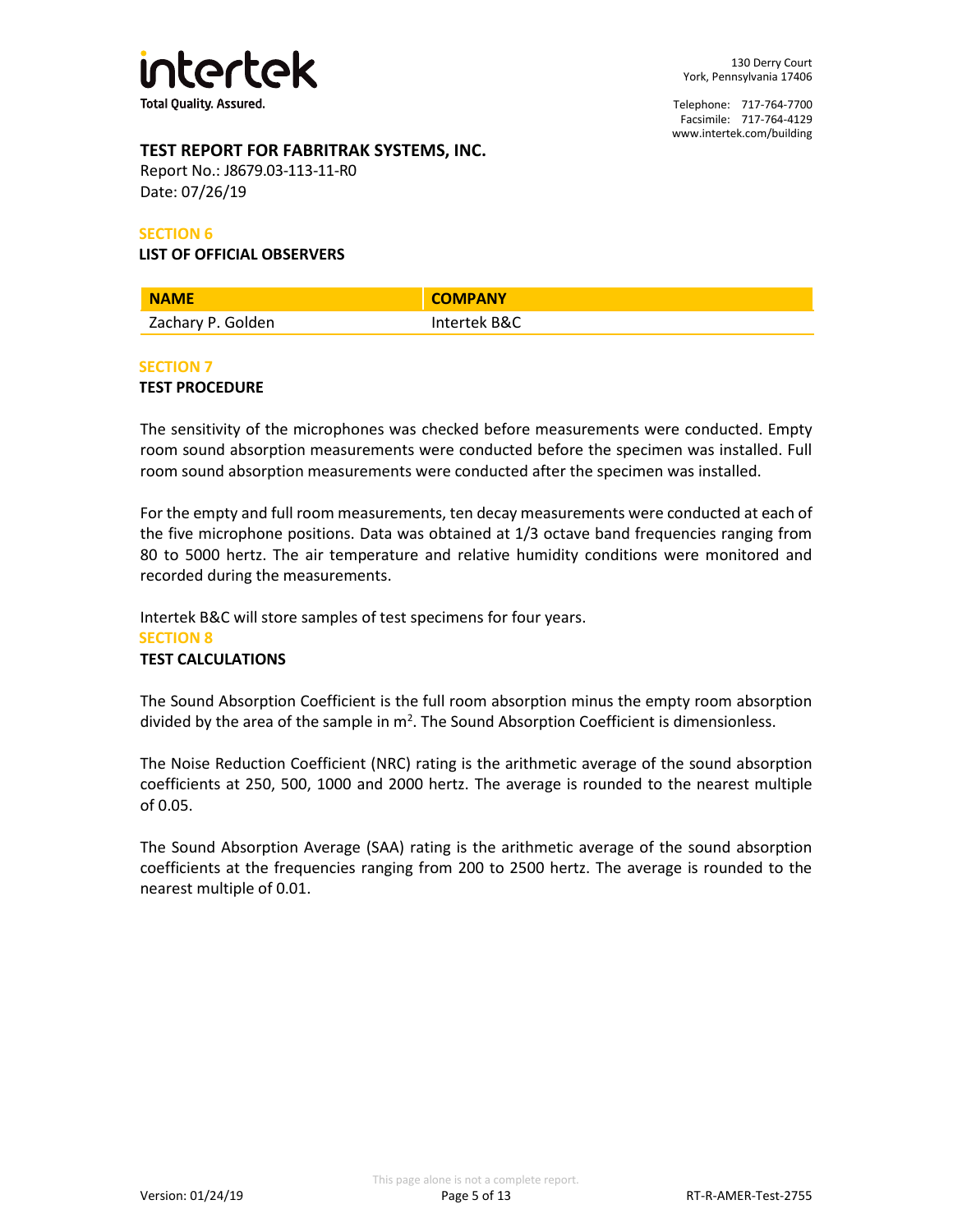

## **TEST REPORT FOR FABRITRAK SYSTEMS, INC.**

Report No.: J8679.03-113-11-R0 Date: 07/26/19

#### **SECTION 9**

#### **TEST SPECIMEN DESCRIPTION**

| SERIES/MODEL             | TerraCore Poly <sup>®</sup> |
|--------------------------|-----------------------------|
| <b>SAMPLE TYPE</b>       | Acoustical panel            |
| <b>NOMINAL THICKNESS</b> | ייר                         |
| <b>MOUNTING TYPES</b>    | A and E-400                 |

Four, 0.61 m by 1.22 m (24" by 48"), panels were arranged to produce the 2.44 m by 2.74 m (96" by 108") test specimen. The total weight of the specimen was 21.77 kg (48 lbs).

| <b>DESCRIPTION</b> | <b>MEASURED THICKNESS</b> | <b>DENSITY</b>          | <b>WEIGHT</b>            |
|--------------------|---------------------------|-------------------------|--------------------------|
| 100% Polyester     | 49.83 mm                  | 65.40 kg/m <sup>3</sup> | 3.27 kg/m <sup>2</sup>   |
|                    | 1.962"                    | 4.08 lbs/ft $3$         | 0.67 lbs/ft <sup>2</sup> |

Photographs are included in Section 11.

The client did not supply a report drawing of the test specimen.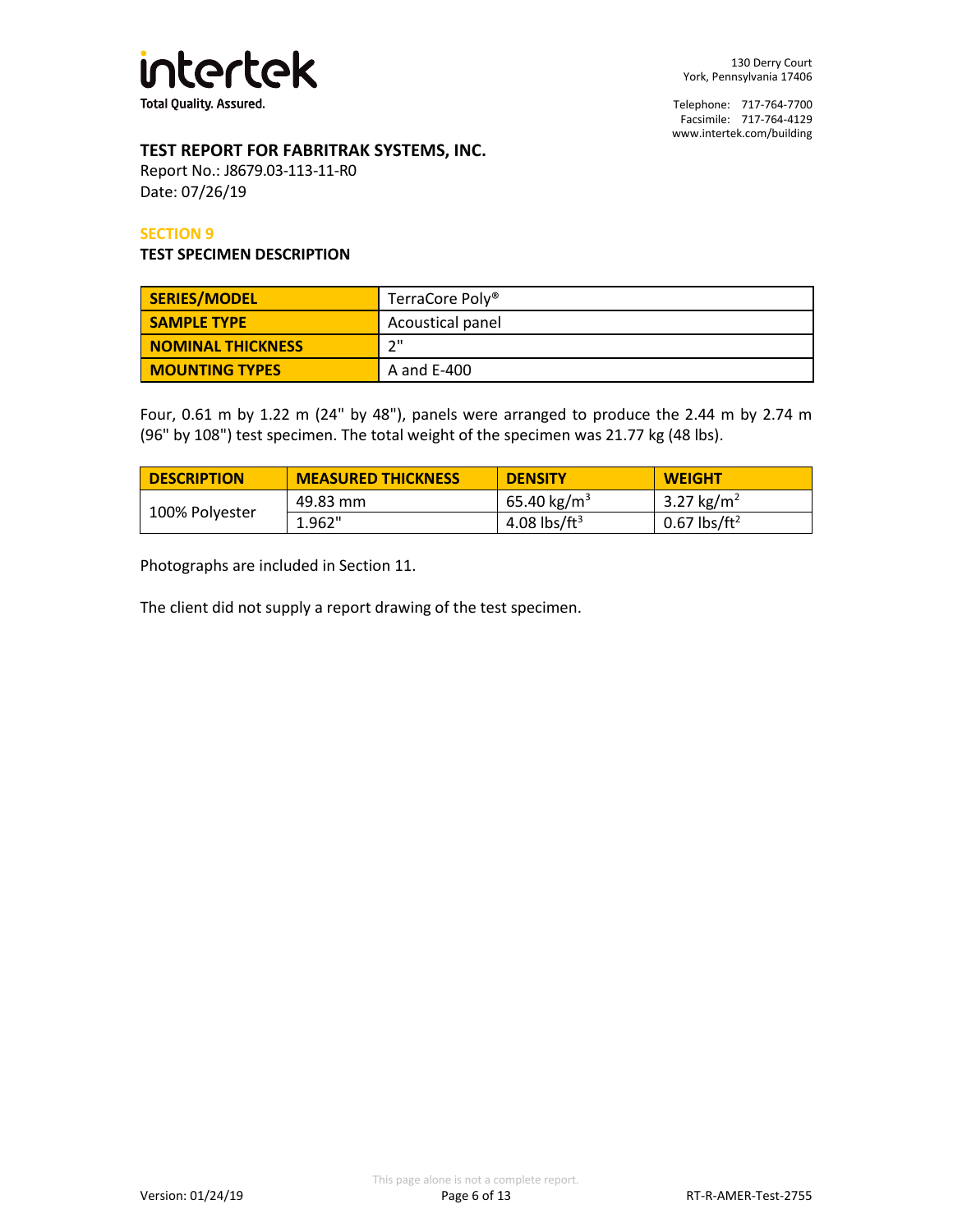

## **TEST REPORT FOR FABRITRAK SYSTEMS, INC.**

Report No.: J8679.03-113-11-R0 Date: 07/26/19

#### **SECTION 10**

**TEST RESULTS**

#### **J8679.02A DATA**

| <b>TECHNICIAN</b>      |                    | Zachary Golden |  |  |  |
|------------------------|--------------------|----------------|--|--|--|
| <b>SPECIMEN AREA</b>   | $6.69 \text{ m}^2$ |                |  |  |  |
| <b>MOUNTING TYPE</b> A |                    |                |  |  |  |
|                        | <b>EMPTY</b>       | <b>FULL</b>    |  |  |  |
| TEMP °C                | 23.3               | 23.0           |  |  |  |
| RH <sub>%</sub>        | 43                 | 44             |  |  |  |
| <b>B.P.</b> (mb)       | 983                | 983            |  |  |  |

| <b>FREQ</b> |                   | <b>EMPTY ROOM UNCERTAINTY FULL ROOM</b> |                   | <b>UNCERTAINTY ABSORPTION</b> |                    | <b>RELATIVE</b>    |
|-------------|-------------------|-----------------------------------------|-------------------|-------------------------------|--------------------|--------------------|
|             | <b>ABSORPTION</b> |                                         | <b>ABSORPTION</b> |                               | <b>COEFFICIENT</b> | <b>UNCERTAINTY</b> |
| (Hz)        | (m <sup>2</sup> ) |                                         | (m <sup>2</sup> ) |                               |                    |                    |
| 80          | 5.32              | 0.748                                   | 5.72              | 0.706                         | 0.06               | 0.154              |
| 100         | 5.23              | 0.584                                   | 5.70              | 0.455                         | 0.07               | 0.111              |
| 125         | 5.40              | 0.798                                   | 6.94              | 0.270                         | 0.23               | 0.126              |
| 160         | 5.11              | 0.208                                   | 7.24              | 0.068                         | 0.32               | 0.033              |
| 200         | 4.67              | 0.167                                   | 7.73              | 0.092                         | 0.46               | 0.028              |
| 250         | 5.07              | 0.095                                   | 9.14              | 0.035                         | 0.61               | 0.015              |
| 315         | 5.32              | 0.112                                   | 10.45             | 0.056                         | 0.77               | 0.019              |
| 400         | 5.41              | 0.033                                   | 11.25             | 0.040                         | 0.87               | 0.008              |
| 500         | 5.54              | 0.079                                   | 11.95             | 0.119                         | 0.96               | 0.021              |
| 630         | 5.11              | 0.022                                   | 11.97             | 0.012                         | 1.03               | 0.004              |
| 800         | 5.15              | 0.027                                   | 12.03             | 0.026                         | 1.03               | 0.006              |
| 1000        | 5.19              | 0.018                                   | 12.06             | 0.007                         | 1.03               | 0.003              |
| 1250        | 5.50              | 0.020                                   | 12.29             | 0.015                         | 1.02               | 0.004              |
| 1600        | 5.52              | 0.011                                   | 12.30             | 0.008                         | 1.01               | 0.002              |
| 2000        | 5.49              | 0.016                                   | 12.08             | 0.035                         | 0.99               | 0.006              |
| 2500        | 5.77              | 0.010                                   | 12.82             | 0.103                         | 1.05               | 0.015              |
| 3150        | 6.14              | 0.010                                   | 12.90             | 0.011                         | 1.01               | 0.002              |
| 4000        | 6.70              | 0.007                                   | 13.56             | 0.004                         | 1.02               | 0.001              |
| 5000        | 7.30              | 0.006                                   | 14.29             | 0.001                         | 1.04               | 0.001              |

| <b>NRC RATING</b> | 0.90 | (Noise Reduction Coefficient) |
|-------------------|------|-------------------------------|
| <b>SAA RATING</b> | 0.90 | (Sound Absorption Average)    |

*Notes:*

*1) The NRC rating is the arithmetic average of the sound absorption coefficients at 250, 500, 1000, and 2000 hertz. The average is rounded to the nearest multiple of 0.05.*

*2) The SAA rating is the arithmetic average of the sound absorption coefficients at the frequencies ranging from 200 to 2500 hertz. The average is rounded to the nearest multiple of 0.01.*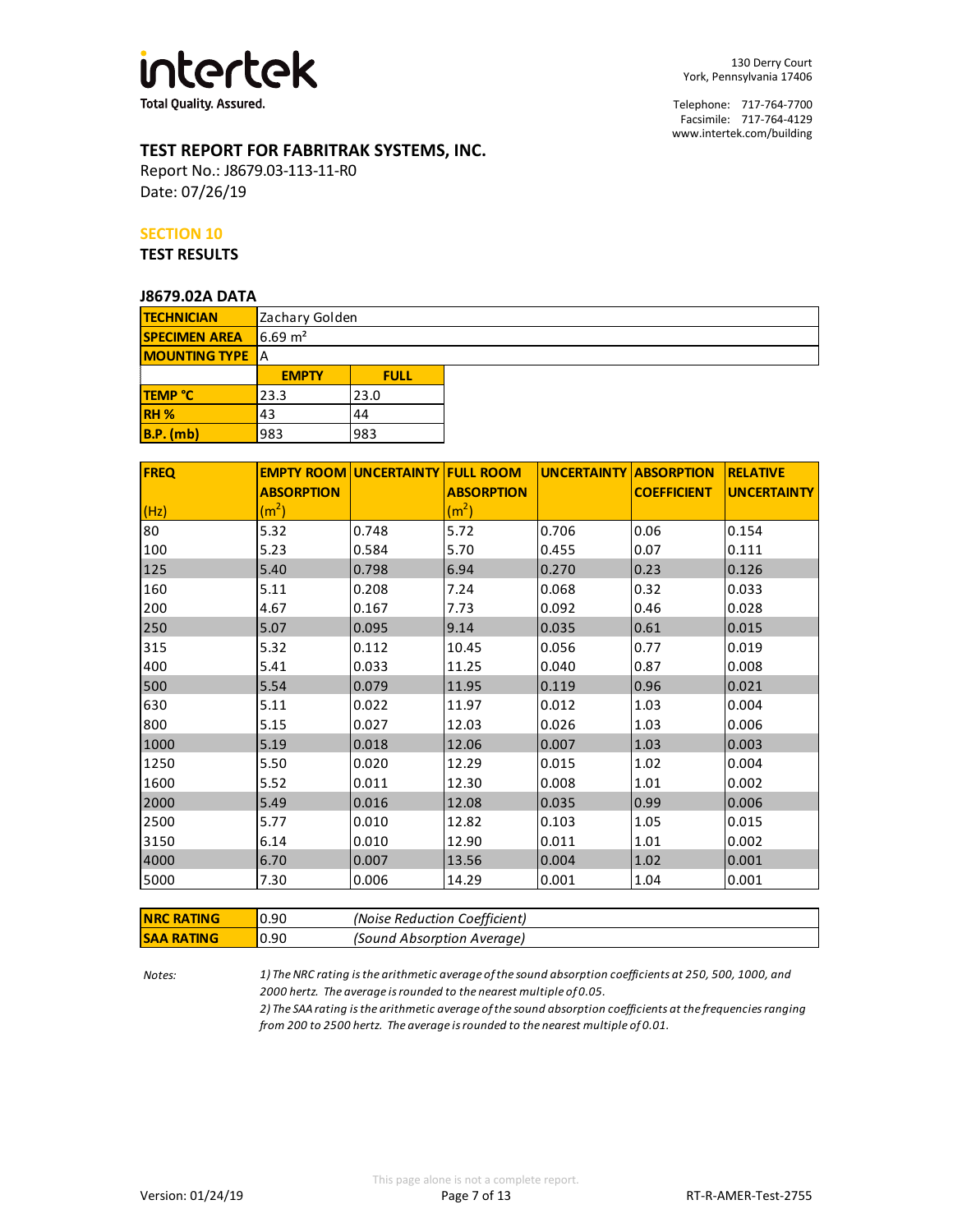

## **TEST REPORT FOR FABRITRAK SYSTEMS, INC.**

Report No.: J8679.03-113-11-R0 Date: 07/26/19

#### **J8679.02A GRAPH**

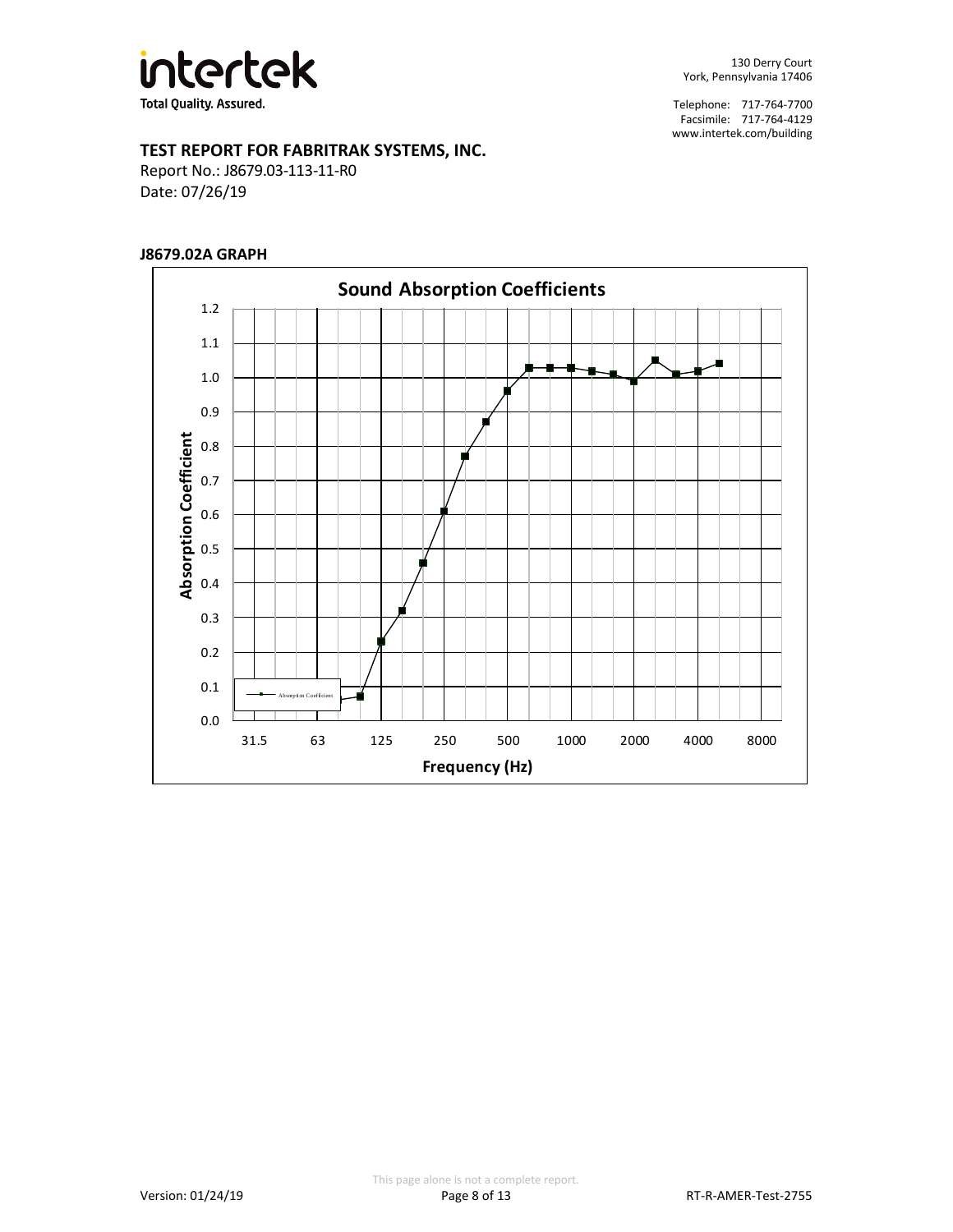

## **TEST REPORT FOR FABRITRAK SYSTEMS, INC.**

Report No.: J8679.03-113-11-R0 Date: 07/26/19

#### **J8679.02B DATA**

| <b>TECHNICIAN</b>          |                     | Zachary Golden |  |  |  |  |
|----------------------------|---------------------|----------------|--|--|--|--|
| <b>SPECIMEN AREA</b>       | $16.69 \text{ m}^2$ |                |  |  |  |  |
| <b>MOUNTING TYPE</b> E-400 |                     |                |  |  |  |  |
|                            | <b>EMPTY</b>        | <b>FULL</b>    |  |  |  |  |
| <b>TEMP °C</b>             | 23.3                | 23.1           |  |  |  |  |
| RH <sub>%</sub>            | 43                  | 44             |  |  |  |  |
| $B.P.$ (mb)                | 983                 | 983            |  |  |  |  |

| <b>FREQ</b> |                   | <b>EMPTY ROOM UNCERTAINTY FULL ROOM</b> |                   | <b>UNCERTAINTY ABSORPTION</b> |                    | <b>RELATIVE</b>    |
|-------------|-------------------|-----------------------------------------|-------------------|-------------------------------|--------------------|--------------------|
|             | <b>ABSORPTION</b> |                                         | <b>ABSORPTION</b> |                               | <b>COEFFICIENT</b> | <b>UNCERTAINTY</b> |
| (Hz)        | (m <sup>2</sup> ) |                                         | (m <sup>2</sup> ) |                               |                    |                    |
| 80          | 5.32              | 0.748                                   | 7.61              | 0.586                         | 0.34               | 0.142              |
| 100         | 5.23              | 0.584                                   | 9.12              | 0.565                         | 0.58               | 0.121              |
| 125         | 5.40              | 0.798                                   | 11.20             | 0.193                         | 0.87               | 0.123              |
| 160         | 5.11              | 0.208                                   | 11.59             | 0.050                         | 0.97               | 0.032              |
| 200         | 4.67              | 0.167                                   | 11.53             | 0.044                         | 1.03               | 0.026              |
| 250         | 5.07              | 0.095                                   | 12.20             | 0.067                         | 1.07               | 0.017              |
| 315         | 5.32              | 0.112                                   | 12.25             | 0.058                         | 1.04               | 0.019              |
| 400         | 5.41              | 0.033                                   | 11.92             | 0.040                         | 0.97               | 0.008              |
| 500         | 5.54              | 0.079                                   | 11.70             | 0.030                         | 0.92               | 0.013              |
| 630         | 5.11              | 0.022                                   | 11.94             | 0.017                         | 1.02               | 0.004              |
| 800         | 5.15              | 0.027                                   | 12.24             | 0.025                         | 1.06               | 0.005              |
| 1000        | 5.19              | 0.018                                   | 12.08             | 0.007                         | 1.03               | 0.003              |
| 1250        | 5.50              | 0.020                                   | 12.47             | 0.016                         | 1.04               | 0.004              |
| 1600        | 5.52              | 0.011                                   | 12.46             | 0.009                         | 1.04               | 0.002              |
| 2000        | 5.49              | 0.016                                   | 12.32             | 0.037                         | 1.02               | 0.006              |
| 2500        | 5.77              | 0.010                                   | 13.06             | 0.101                         | 1.09               | 0.015              |
| 3150        | 6.14              | 0.010                                   | 13.11             | 0.004                         | 1.04               | 0.002              |
| 4000        | 6.70              | 0.007                                   | 13.60             | 0.009                         | 1.03               | 0.002              |
| 5000        | 7.30              | 0.006                                   | 14.07             | 0.005                         | 1.01               | 0.001              |

| <b>NRC RATING</b> | 1.00 | (Noise Reduction Coefficient) |
|-------------------|------|-------------------------------|
| <b>SAA RATING</b> | 1.03 | (Sound Absorption Average)    |

*Notes: 1) The NRC rating is the arithmetic average of the sound absorption coefficients at 250, 500, 1000, and 2000 hertz. The average is rounded to the nearest multiple of 0.05.*

> *2) The SAA rating is the arithmetic average of the sound absorption coefficients at the frequencies ranging from 200 to 2500 hertz. The average is rounded to the nearest multiple of 0.01.*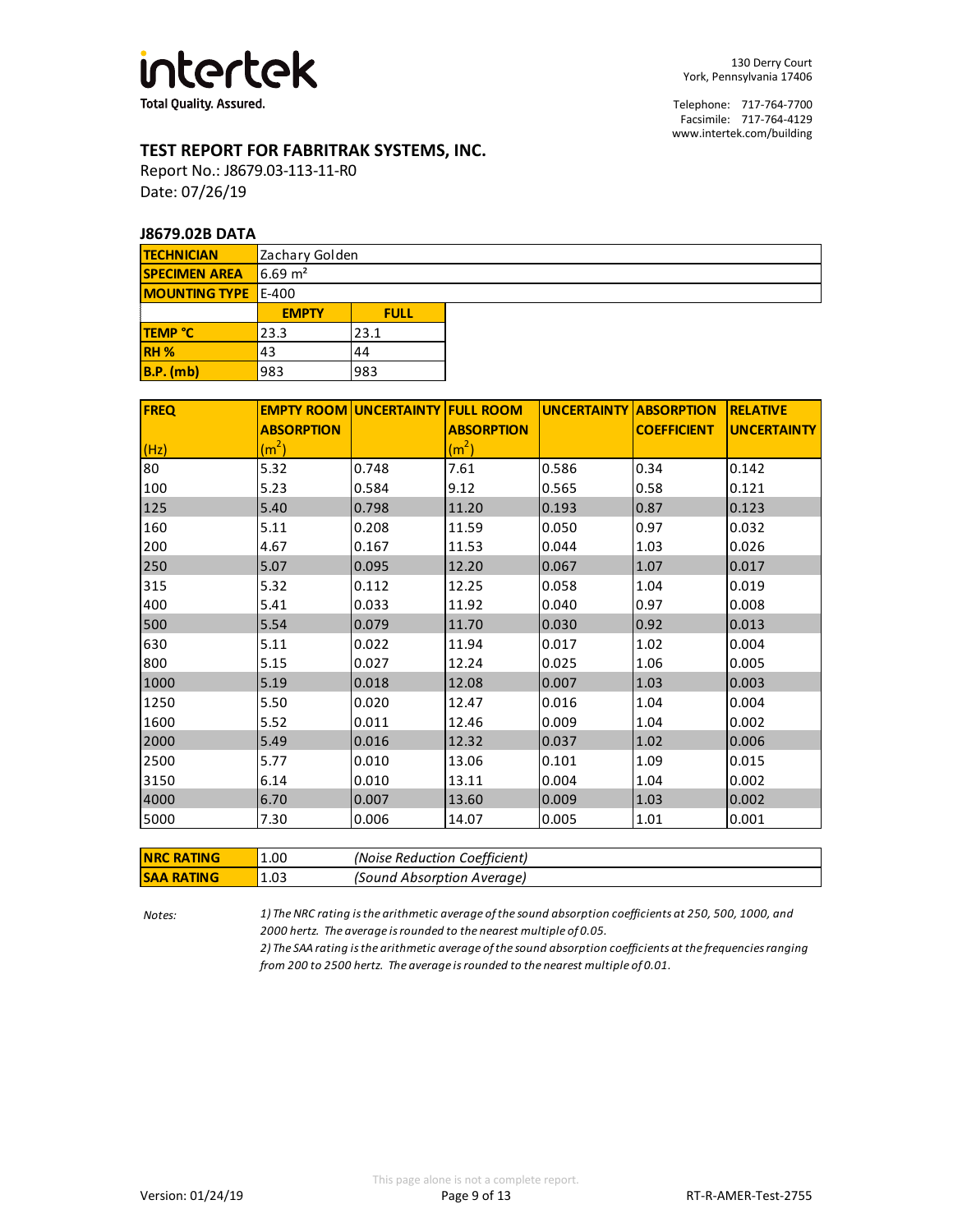

## **TEST REPORT FOR FABRITRAK SYSTEMS, INC.**

Report No.: J8679.03-113-11-R0 Date: 07/26/19

## **J8679.02B GRAPH**

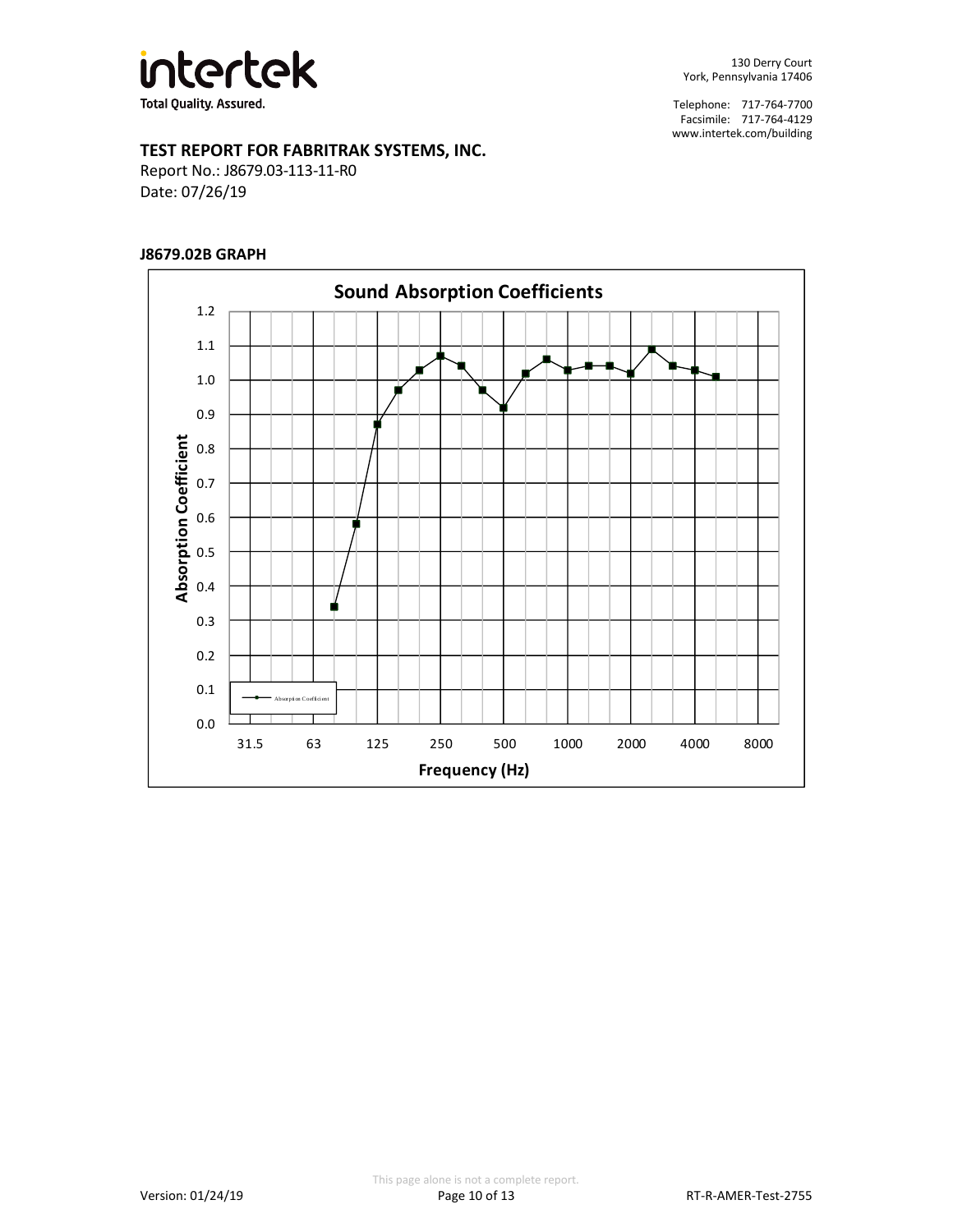

**TEST REPORT FOR FABRITRAK SYSTEMS, INC.**

Report No.: J8679.03-113-11-R0 Date: 07/26/19

## **SECTION 11**

#### **PHOTOGRAPHS**

130 Derry Court York, Pennsylvania 17406

Telephone: 717-764-7700 Facsimile: 717-764-4129 [www.intertek.com/building](http://www.intertek.com/building)



**Photo No. 1 Type A View of Installed Test Specimen**



**Photo No. 2 Type A Side View of Installed Test Specimen**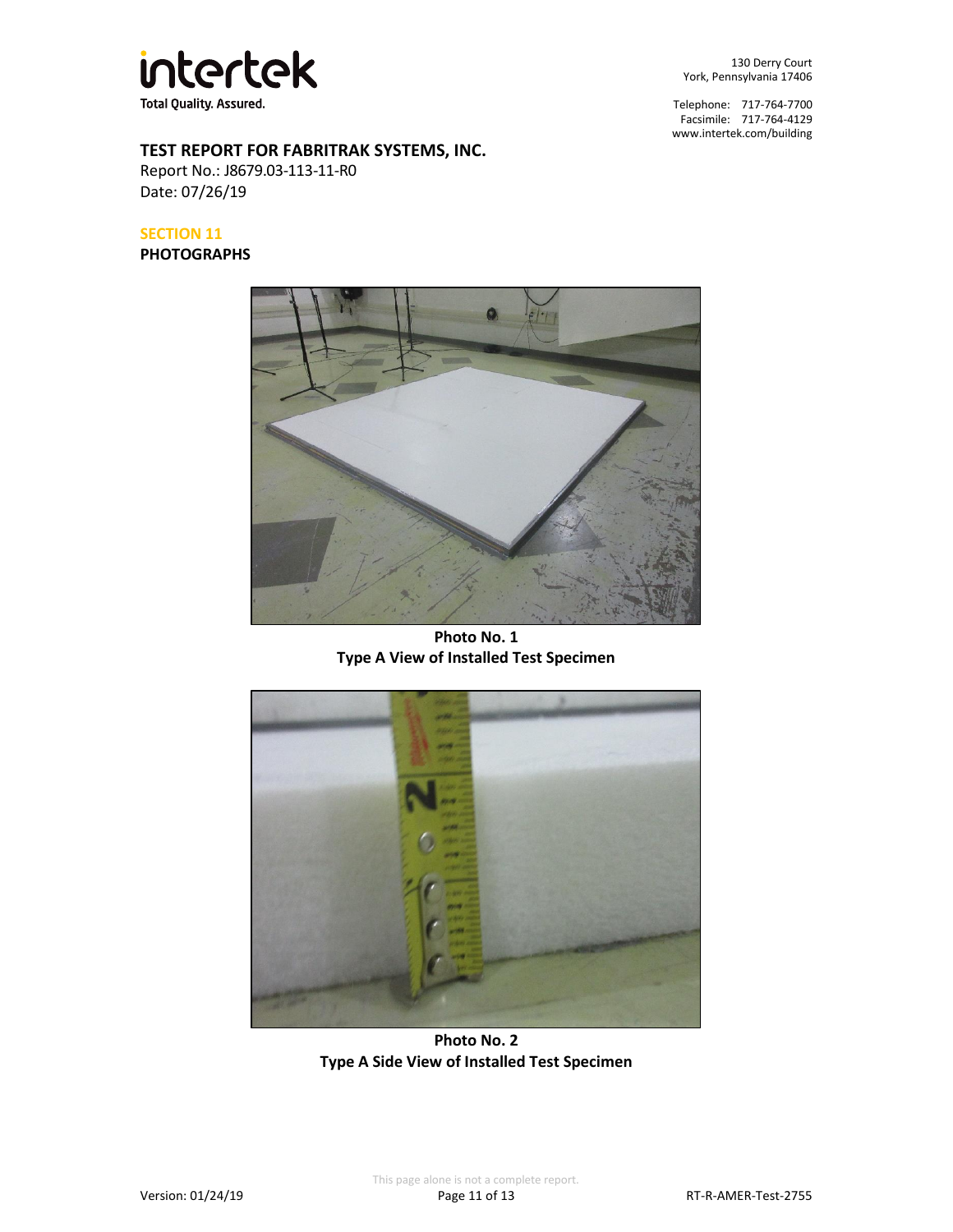

130 Derry Court York, Pennsylvania 17406

Telephone: 717-764-7700 Facsimile: 717-764-4129 [www.intertek.com/building](http://www.intertek.com/building)

## **TEST REPORT FOR FABRITRAK SYSTEMS, INC.**

Report No.: J8679.03-113-11-R0 Date: 07/26/19



**Photo No. 3 Type E-400 View of Installed Test Specimen**